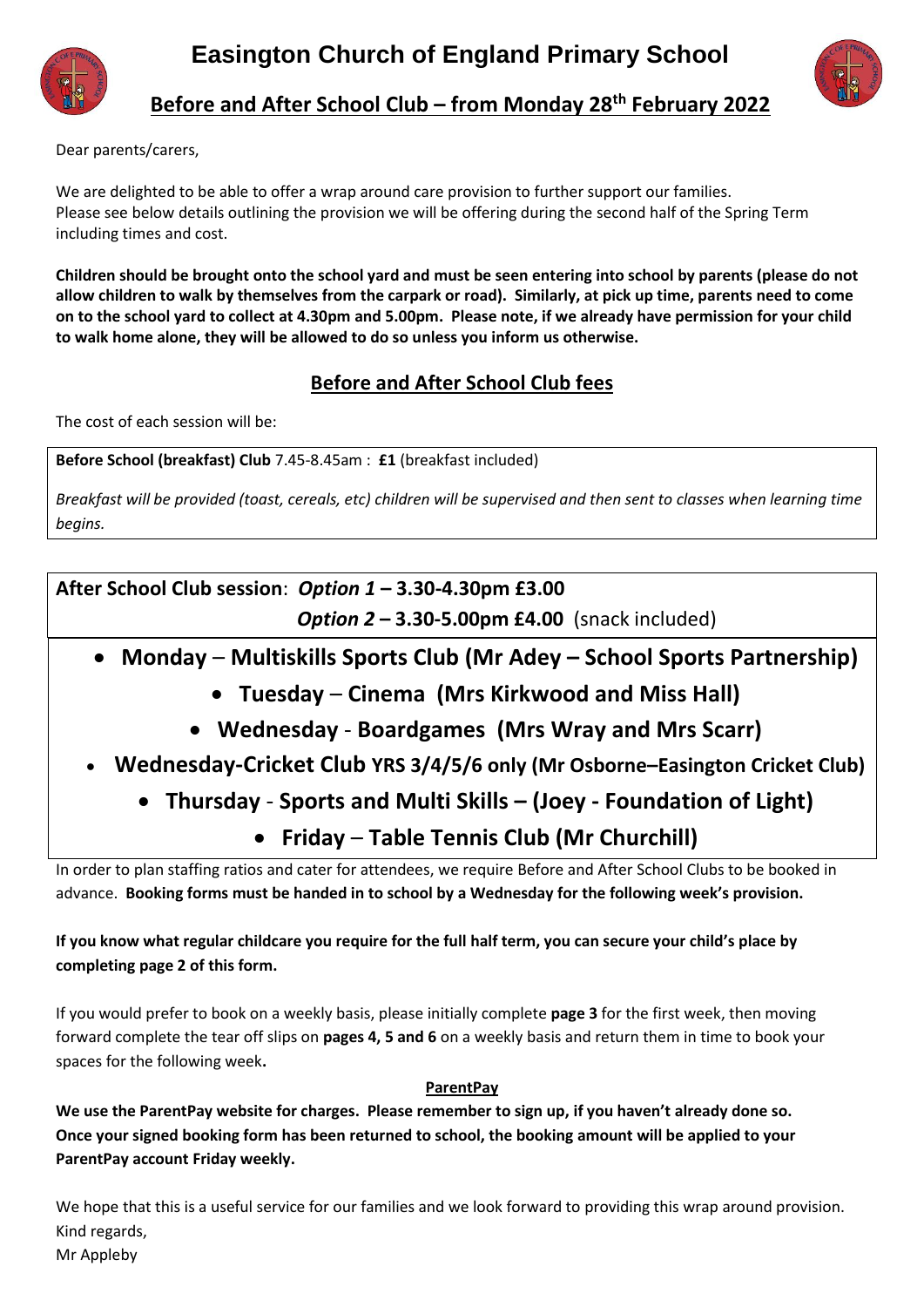## **Half Termly Booking form and registration details**

#### **Child's personal details:**

| Child's name: |  |
|---------------|--|
|---------------|--|

Known medical conditions, allergies, special dietary and health needs:  $□$  Yes  $□$  No **Give details;**

#### **Details of any medication being used:**

#### **Details of persons who can be contacted in an emergency or authorised to collect child**

|                        | Contact 1 | <b>Contact 2</b> | <b>Contact 3</b> |
|------------------------|-----------|------------------|------------------|
| <b>Full name:</b>      |           |                  |                  |
|                        |           |                  |                  |
| Relationship to child: |           |                  |                  |
| Home telephone:        |           |                  |                  |
| <b>Mobile:</b>         |           |                  |                  |

#### **I would like my child to start week commencing : 28th February 2022**

#### *Please tick your choices for the sessions below :*

| <b>Session</b>                 | Mon weekly   Tues weekly   Wed weekly   Thur weekly |  | Fri weekly |
|--------------------------------|-----------------------------------------------------|--|------------|
| <b>Breakfast session</b>       |                                                     |  |            |
| £1 per day                     |                                                     |  |            |
| 7.45am-start of the school day |                                                     |  |            |

| <b>Session</b>                    | Mon weekly | <b>Tues weekly</b> | Wed weekly         | Thur weekly | Fri weekly |
|-----------------------------------|------------|--------------------|--------------------|-------------|------------|
|                                   |            |                    | please specify     |             |            |
|                                   |            |                    | which club         |             |            |
|                                   |            |                    | Cricket/Boardgames |             |            |
| <b>After School Care Option 1</b> |            |                    |                    |             |            |
| £3.00                             |            |                    |                    |             |            |
| 3.30-4.30pm.                      |            |                    |                    |             |            |
| <b>After School Care Option 2</b> |            |                    |                    |             |            |
| £4.00                             |            |                    |                    |             |            |
| 3.30-5.00pm                       |            |                    |                    |             |            |

**Name of parent/carer :…………………………………**

**Signature of parent/carer ………………………….....Date:………………**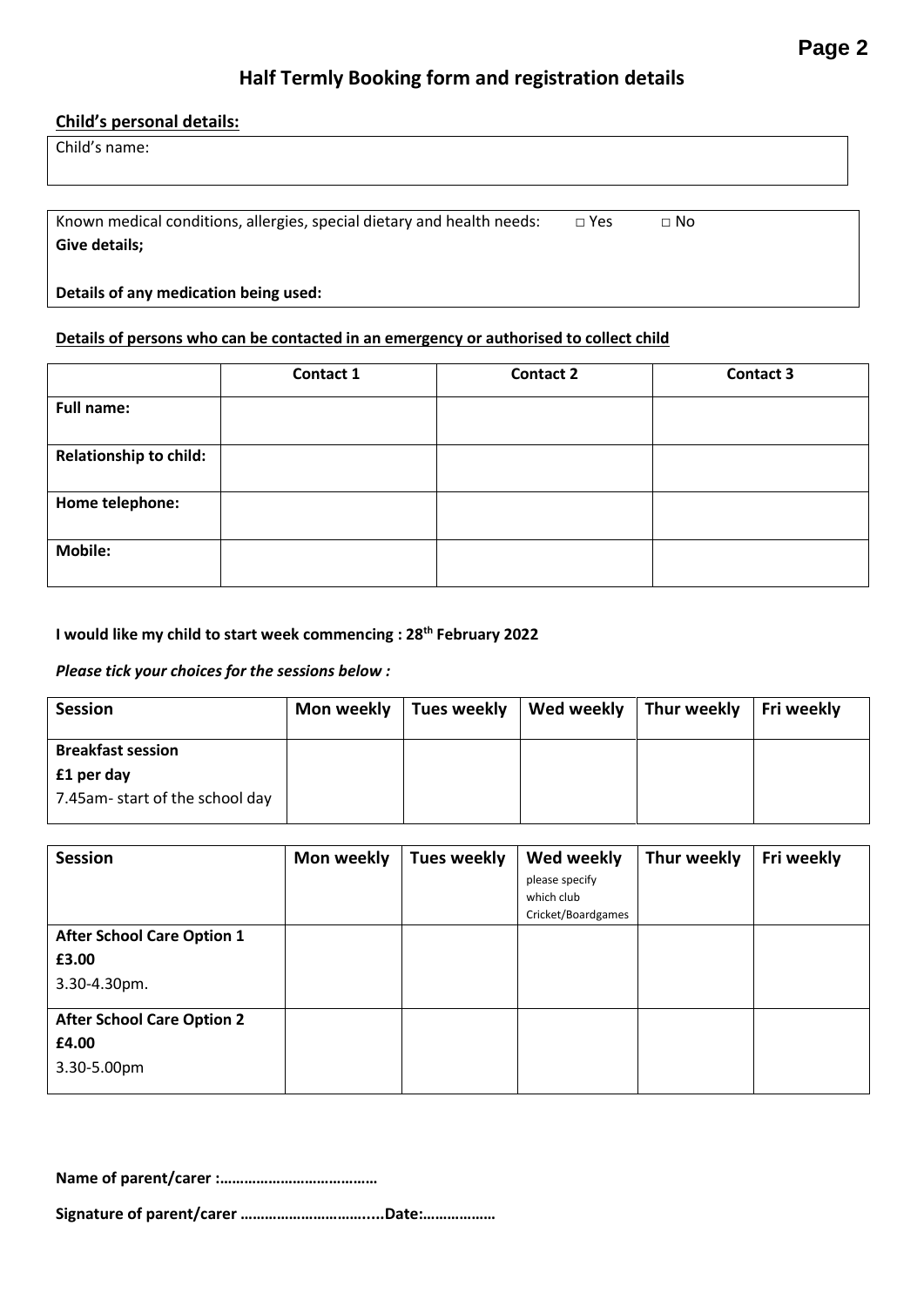### **Weekly Booking Form (including registration details)**

## **WEEK 1 - 28th February 2022 (please return this full page)**

### **Child's personal details:**

Child's name:

Known medical conditions, allergies, special dietary and health needs:  $□$  Yes  $□$  No **Give details;**

**Details of any medication being used:**

#### **Details of persons who can be contacted in an emergency or authorised to collect child**

|                               | Contact 1 | <b>Contact 2</b> | <b>Contact 3</b> |
|-------------------------------|-----------|------------------|------------------|
| <b>Full name:</b>             |           |                  |                  |
| <b>Relationship to child:</b> |           |                  |                  |
| Home telephone:               |           |                  |                  |
| <b>Mobile:</b>                |           |                  |                  |

#### *Please tick your choices for the sessions below :*

| <b>Session</b>                                                           | Mon | Tues | Wed | <b>Thur</b> | Fri |
|--------------------------------------------------------------------------|-----|------|-----|-------------|-----|
| <b>Breakfast session</b><br>£1 per day<br>7.45am-start of the school day |     |      |     |             |     |

| <b>Session</b>                    | <b>Mon</b> | <b>Tues</b> | Wed                | <b>Thur</b> | Fri |
|-----------------------------------|------------|-------------|--------------------|-------------|-----|
|                                   |            |             | please specify     |             |     |
|                                   |            |             | which club         |             |     |
|                                   |            |             | Cricket/Boardgames |             |     |
| <b>After School Care Option 1</b> |            |             |                    |             |     |
| £3.00                             |            |             |                    |             |     |
| 3.30-4.30pm                       |            |             |                    |             |     |
| <b>After School Care Option 2</b> |            |             |                    |             |     |
| £4.00                             |            |             |                    |             |     |
| 3.30-5.00pm                       |            |             |                    |             |     |

Weekly fees are: £…………………

**Signature of parent/carer ………………………………………….....Date:………………**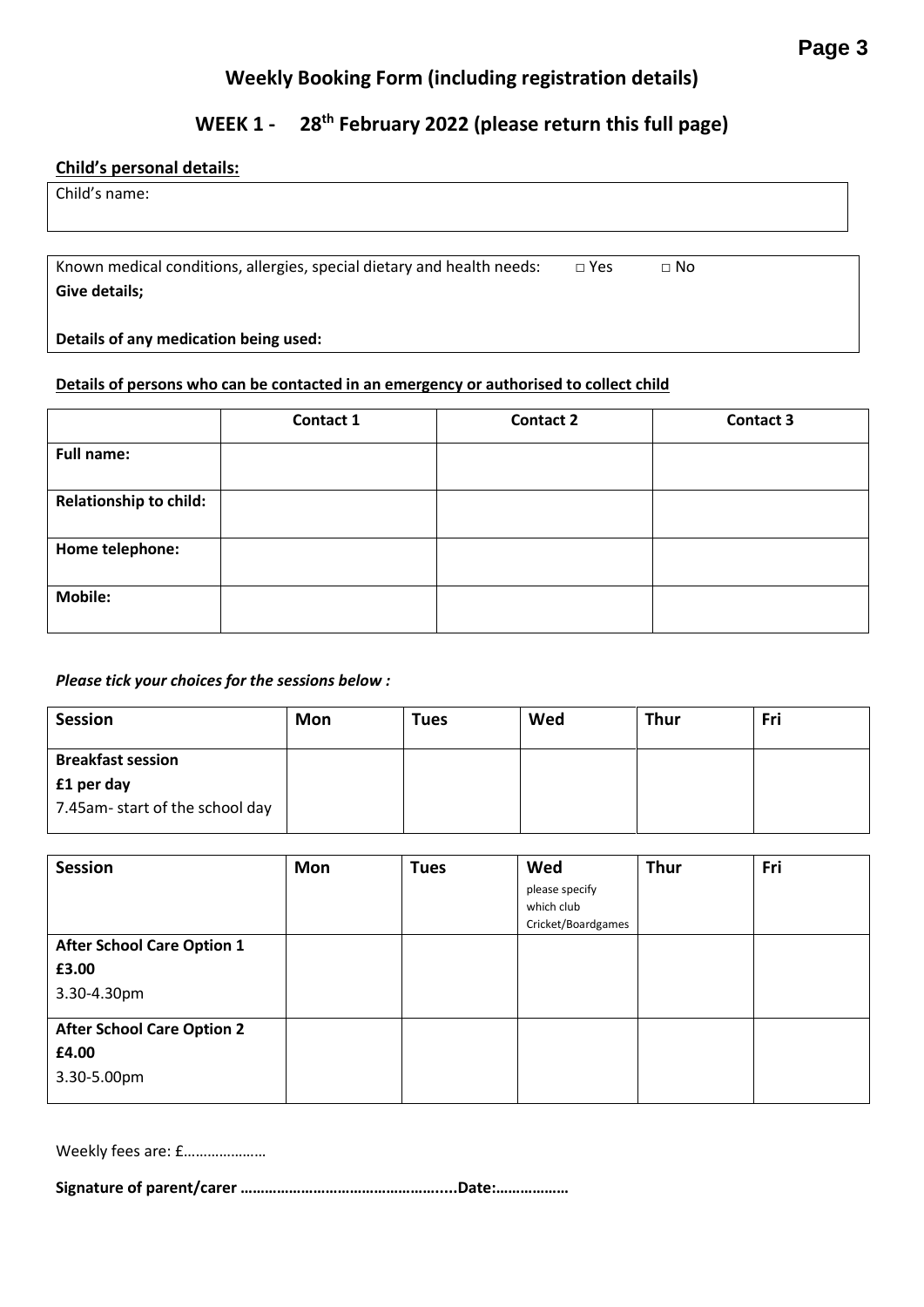**Childs name …………………………………………………………………………**

*Please tick your choices for the sessions below :* 

| <b>Session</b>                 | Mon | <b>Tues</b> | Wed | <b>Thur</b> | Fri |
|--------------------------------|-----|-------------|-----|-------------|-----|
| <b>Breakfast session</b>       |     |             |     |             |     |
| £1 per day                     |     |             |     |             |     |
| 7.45am-start of the school day |     |             |     |             |     |

| <b>Session</b>                    | Mon | <b>Tues</b> | Wed                | <b>Thur</b> | Fri |
|-----------------------------------|-----|-------------|--------------------|-------------|-----|
|                                   |     |             | please specify     |             |     |
|                                   |     |             | which club         |             |     |
|                                   |     |             | Cricket/Boardgames |             |     |
| <b>After School Care Option 1</b> |     |             |                    |             |     |
| £3.00                             |     |             |                    |             |     |
| 3.30-4.30pm                       |     |             |                    |             |     |
| <b>After School Care Option 2</b> |     |             |                    |             |     |
| £4.00                             |     |             |                    |             |     |
| 3.30-5.00pm                       |     |             |                    |             |     |

Weekly fees are: £………………… **Signature of parent/carer ………………………………………….....Date:………………**

### **WEEK 3 - 14th March 2022**

**Childs name …………………………………………………………………………**

*Please tick your choices for the sessions below :* 

| Session                        | Mon | <b>Tues</b> | Wed | <b>Thur</b> | Fri |
|--------------------------------|-----|-------------|-----|-------------|-----|
|                                |     |             |     |             |     |
| <b>Breakfast session</b>       |     |             |     |             |     |
| £1 per day                     |     |             |     |             |     |
| 7.45am-start of the school day |     |             |     |             |     |
|                                |     |             |     |             |     |

| <b>Session</b>                    | Mon | <b>Tues</b> | Wed                | <b>Thur</b> | Fri |
|-----------------------------------|-----|-------------|--------------------|-------------|-----|
|                                   |     |             | please specify     |             |     |
|                                   |     |             | which club         |             |     |
|                                   |     |             | Cricket/Boardgames |             |     |
| <b>After School Care Option 1</b> |     |             |                    |             |     |
| £3.00                             |     |             |                    |             |     |
| 3.30-4.30pm                       |     |             |                    |             |     |
| <b>After School Care Option 2</b> |     |             |                    |             |     |
| £4.00                             |     |             |                    |             |     |
| 3.30-5.00pm                       |     |             |                    |             |     |

| Weekly fees are: £ |  |
|--------------------|--|
|                    |  |

Please tear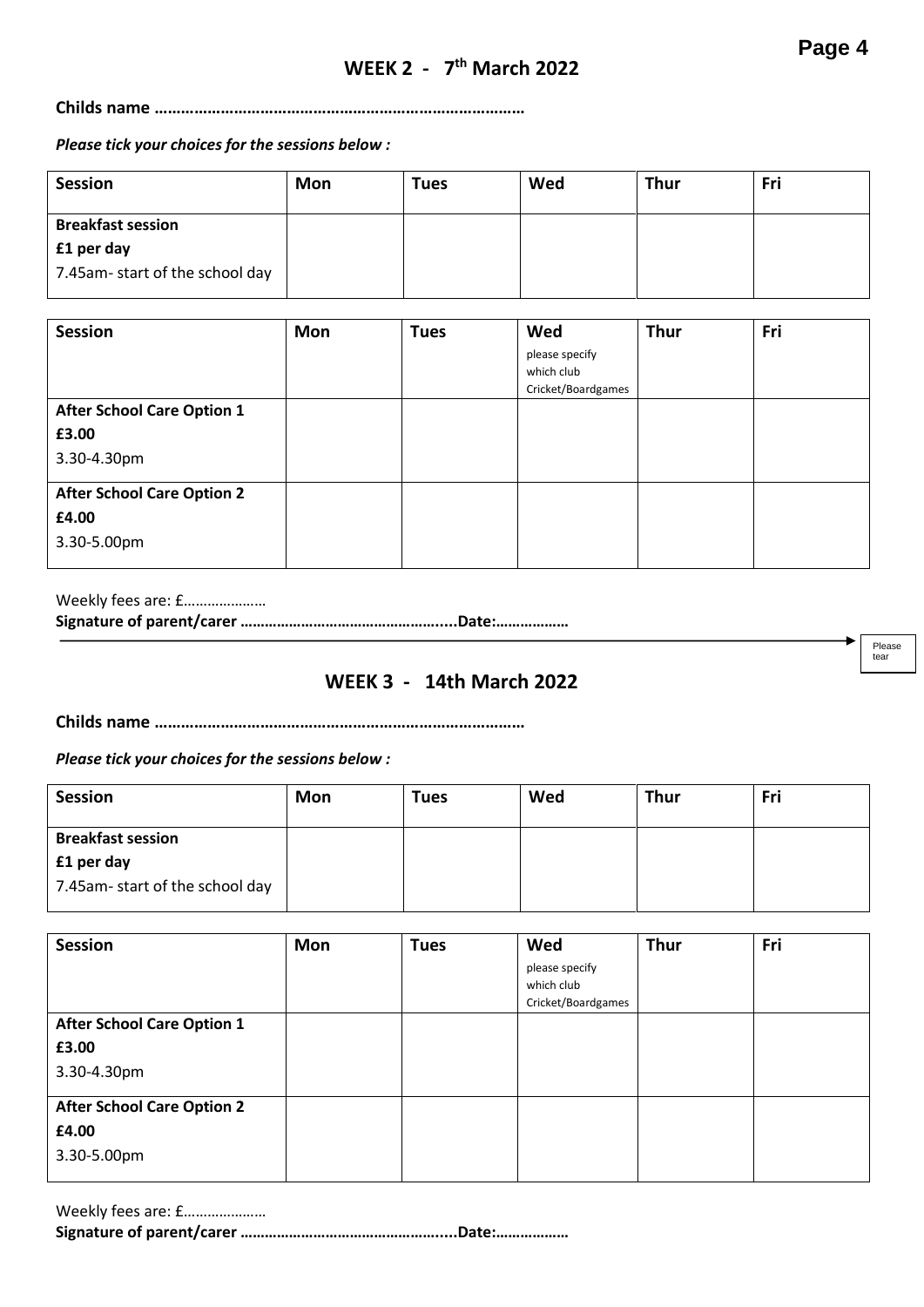Please tear

### **WEEK 4 - 21st March 2022**

**Childs name …………………………………………………………………………**

*Please tick your choices for the sessions below :* 

| <b>Session</b>                 | Mon | <b>Tues</b> | Wed | <b>Thur</b> | Fri |
|--------------------------------|-----|-------------|-----|-------------|-----|
| <b>Breakfast session</b>       |     |             |     |             |     |
| £1 per day                     |     |             |     |             |     |
| 7.45am-start of the school day |     |             |     |             |     |

| <b>Session</b>                    | Mon | <b>Tues</b> | Wed                | <b>Thur</b> | Fri |
|-----------------------------------|-----|-------------|--------------------|-------------|-----|
|                                   |     |             | please specify     |             |     |
|                                   |     |             | which club         |             |     |
|                                   |     |             | Cricket/Boardgames |             |     |
| <b>After School Care Option 1</b> |     |             |                    |             |     |
| £3.00                             |     |             |                    |             |     |
| 3.30-4.30pm                       |     |             |                    |             |     |
| <b>After School Care Option 2</b> |     |             |                    |             |     |
| £4.00                             |     |             |                    |             |     |
| 3.30-5.00pm                       |     |             |                    |             |     |

Weekly fees are: £………………… **Signature of parent/carer ………………………………………….....Date:………………**

## **WEEK 5 - 28th March 2022**

**Childs name …………………………………………………………………………**

*Please tick your choices for the sessions below :* 

| <b>Session</b>                 | Mon | <b>Tues</b> | Wed | <b>Thur</b> | Fri |
|--------------------------------|-----|-------------|-----|-------------|-----|
| <b>Breakfast session</b>       |     |             |     |             |     |
| £1 per day                     |     |             |     |             |     |
| 7.45am-start of the school day |     |             |     |             |     |

| <b>Session</b>                    | Mon | <b>Tues</b> | Wed                | <b>Thur</b> | Fri |
|-----------------------------------|-----|-------------|--------------------|-------------|-----|
|                                   |     |             | please specify     |             |     |
|                                   |     |             | which club         |             |     |
|                                   |     |             | Cricket/Boardgames |             |     |
| <b>After School Care Option 1</b> |     |             |                    |             |     |
| £3.00                             |     |             |                    |             |     |
| 3.30-4.30pm                       |     |             |                    |             |     |
| <b>After School Care Option 2</b> |     |             |                    |             |     |
| £4.00                             |     |             |                    |             |     |
| 3.30-5.00pm (Fri 2.30-4.30pm)     |     |             |                    |             |     |

| Weekly fees are: £ |  |
|--------------------|--|
|                    |  |